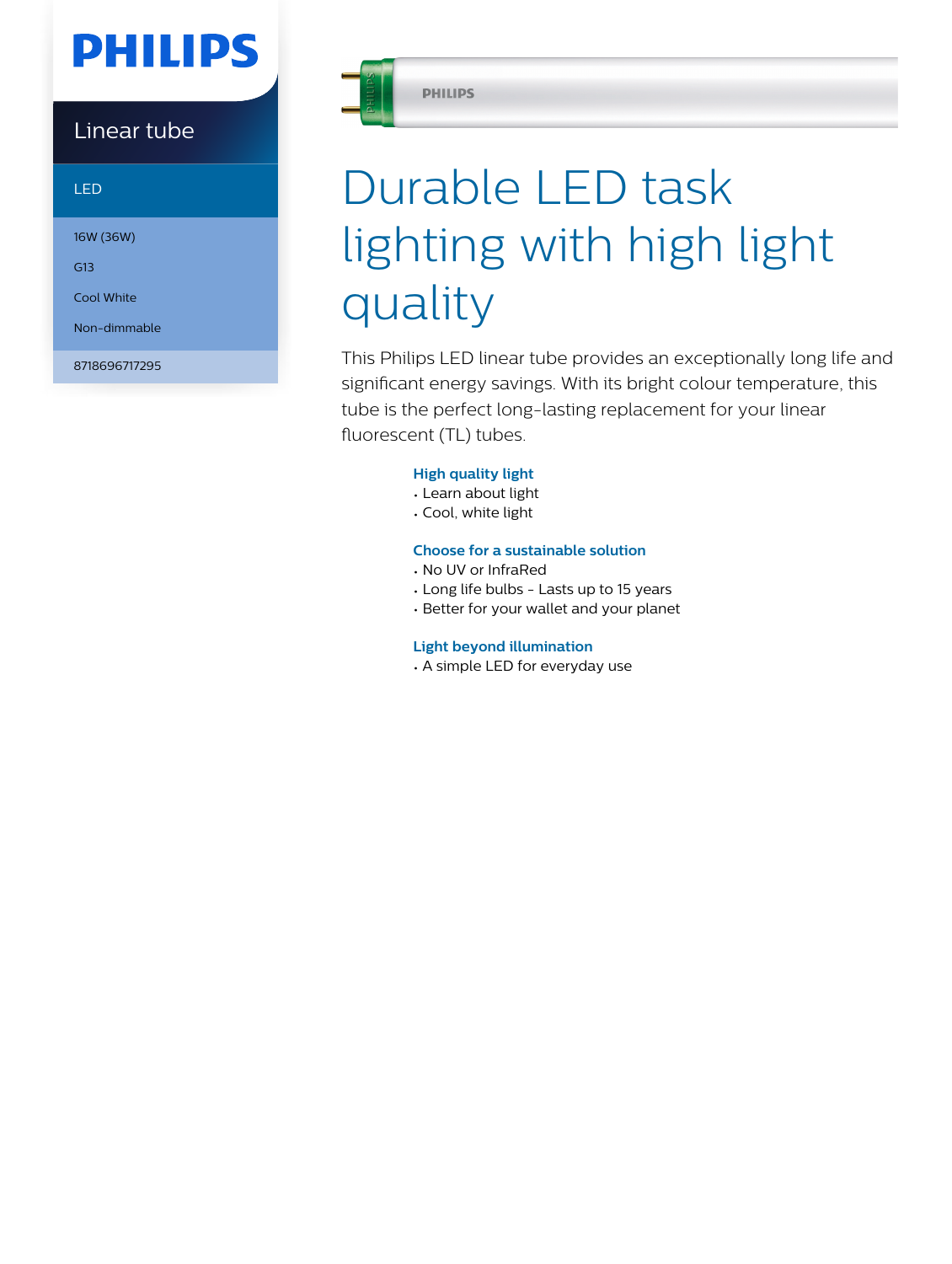# 8718696717295

# **Highlights**

#### **Learn about light**



Color temperature: light can have different color temperatures, indicated in units called Kelvin (K). Bulbs with a low Kelvin value produce a warm, more tranquil light, while those with a higher Kelvin value produce a cool, more energizing light. CRI: the color rendering index (CRI) is used to describe the effect of a light source on color appearance. Natural sunlight has a CRI of 100. The CRI of Philips LED light bulbs is always higher than 80, which ensures colors are shown as true and natural.

#### **Cool, white light**



This bulb has a color temperature of 4000K providing you with an extra cool, fresh and crisp light.

# **Specifications**

# **Bulb characteristics**

- Shape: Tube
- Dimmable: No
- Lamp shape: Tube, single-ended
- Socket: G13

#### **No UV or IR**



The light has no infra-red component, so no heat is radiated. Also, there is no ultra-violet component in this light. These two characteristics mean that this light will not cause fabric and other items to fade.

#### **15,000-hour rated average life**



**Bulb dimensions** • Height: 121.23 cm • Width: 2.78 cm

With a lifetime of up to 15,000 hours, you can reduce the hassle of frequently replacing your light bulbs, and enjoy a perfect lighting solution for over 15 years.

#### **Saves up to 80% energy**



LED technology saves up to 80% energy compared to your standard bulb. It therefore pays for itself and saves you money year after year. It also helps protect the environment.

#### **A simple LED for everyday use**



The Philips everyday LED is the perfect bulb for your basic lighting needs. It provides the beautiful light and dependable performance you expect from LED at an affordable price.